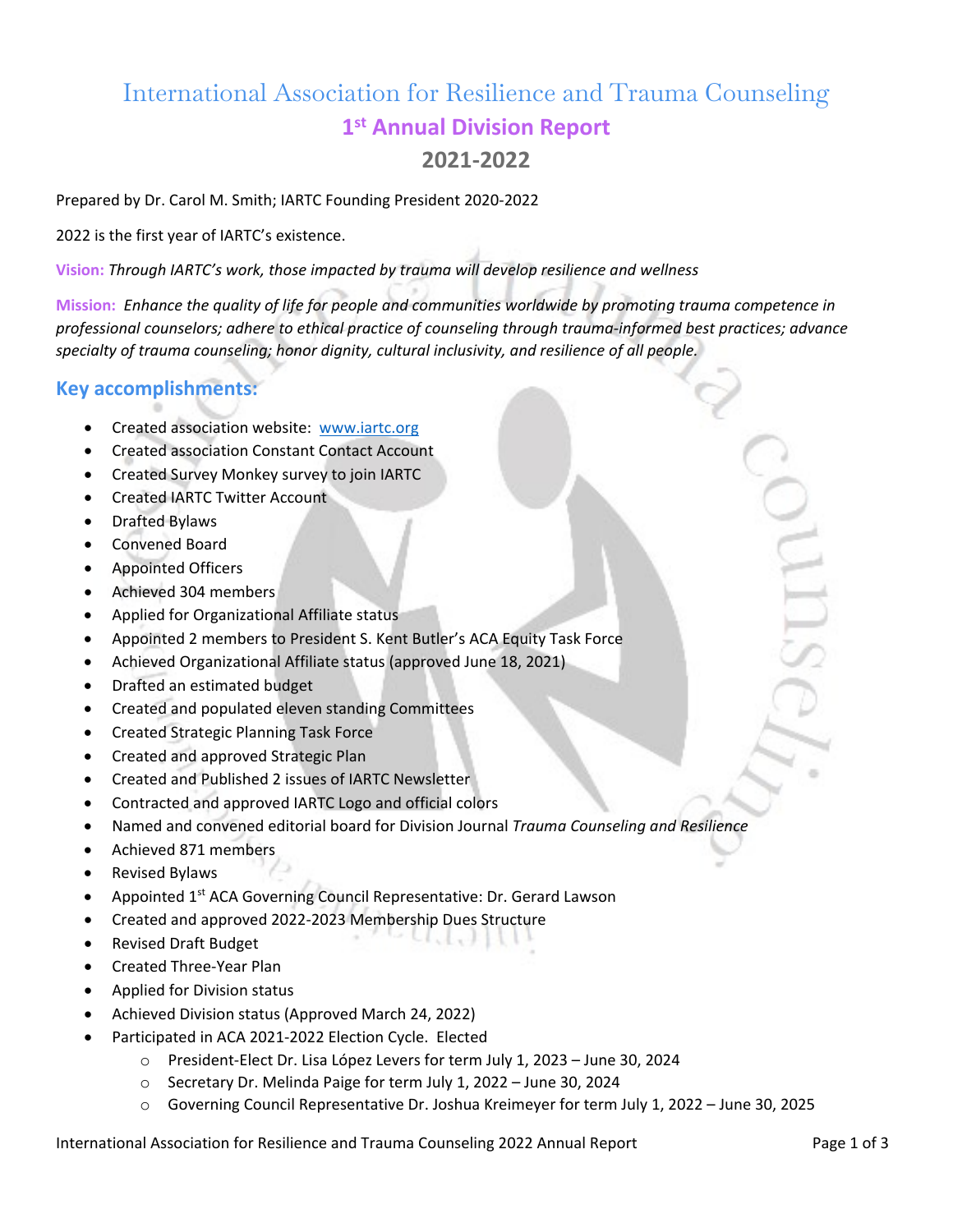o 2 IARTC Board Trustee Members, Drs. Lisa Vinson and Misty Hatch for terms July 1, 2022 – June 30, 2025

raund

- Sponsored one education session at ACA Atlanta Conference April 7-9, 2022
- Sponsored one Poster session at ACA Atlanta Conference April 7-9, 2022
- Presentation by incoming President-Elect, current President-Elect, and President at ACA Atlanta Conference
- Held first meeting of Association Membership at ACA Atlanta Conference April 7-9, 2022
- Designed and purchased IARTC-branded items
- Achieved 1046 IARTC members (as of April 4, 2022)

### **Plans:**

- Sign Managed Services Agreement with ACA
- Integrate with ACA's member services software
- Incorporate as a 501c3 organization in Washington DC
- Obtain business license
- Obtain Charter from ACA
- Open checking account
- Poll IARTC members on needs, expectations, goals for IARTC
- Design and execute internal-to-ACA awareness and publicity for IARTC
- Design and execute public awareness and publicity for IARTC
- Publish first issue of *Trauma Counseling and Resilience*
- Plan first IARTC Conference or Learning Institute
- Hold first IARTC webinar
- Write and Approve IARTC Policy and Procedure manual
- Establish Continuing Education program and CE tracking management system
- Collaborate with ACA Divisions and the European Branch of ACA
- Advocate for trauma-informed public policy
- Advocate for trauma-informed counselor education
- Expand trauma-and-resilience resources on IARTC website
- Create IARTC Social Media presence and strategy
- Plan for conference exhibits by IARTC
- Create award categories and present first IARTC awards
- Recruit members
- Develop new member benefits (e.g., LegalCare service, grants, mentoring, etc.)
- Develop Leadership Development Institute for IARTC leadership

## **Strategic Initiatives:**

## **For people who receive counseling**

- Increase public awareness of what trauma is, the types of traumas that are prevalent, and the impact of multiple traumas on individuals and communities
- Ensure ethical, culturally inclusive resilience and trauma-informed practices that protect those using counseling services
- Address issues impacting public policy on mental health parity and provision of trauma-competent services